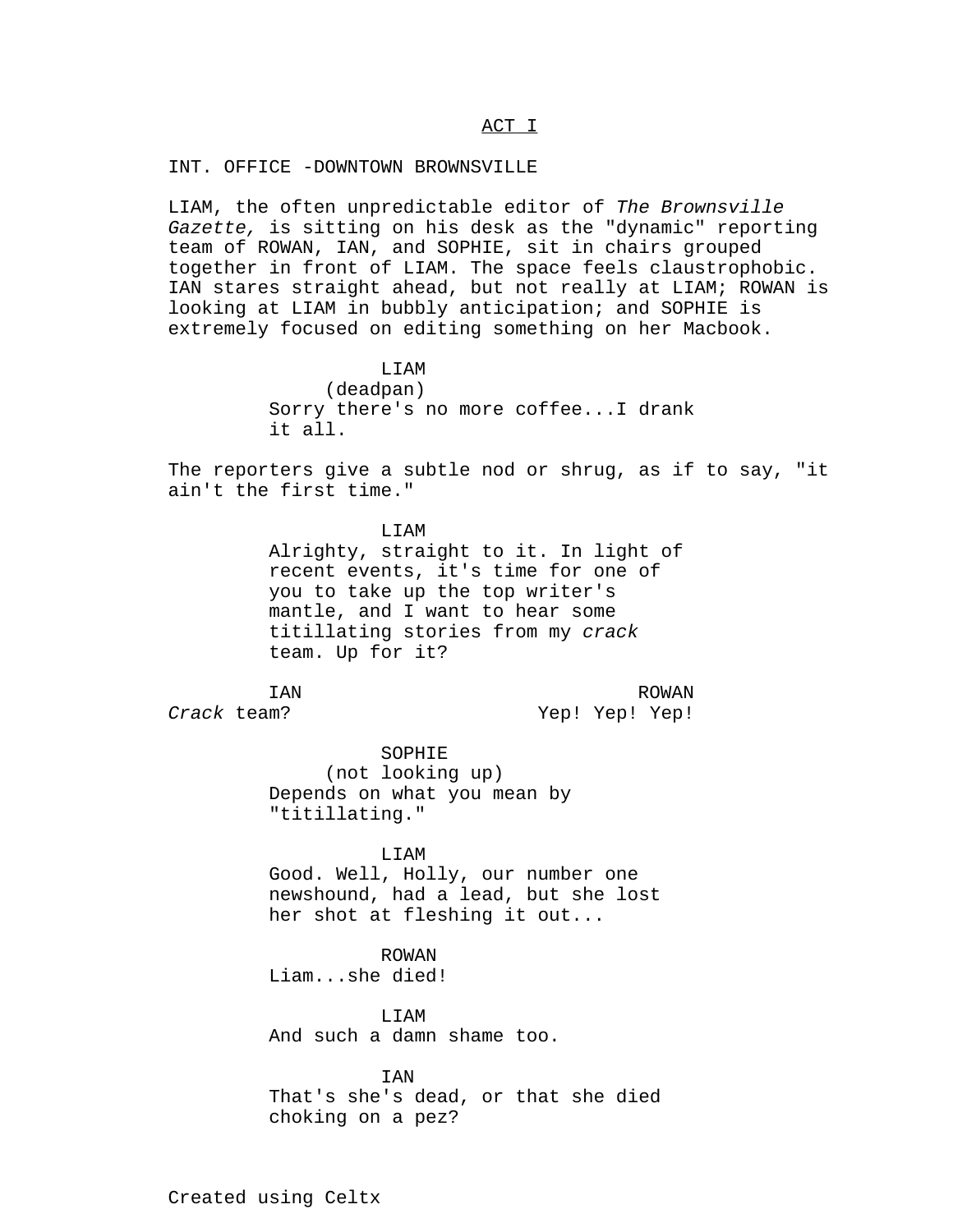## SOPHIE

(Still not looking up) It was her Pink Panther Dispenser....Did you know Santa Claus has been the highest selling dispenser since 1955?

## IAN

I had a stormtrooper pez dispenser, and all I wanted to do was rip his freaking helmet off to see who was underneath.

A beat. Then SOPHIE, LIAM, and IAN laugh.

#### ROWAN

You guys..???

### LIAM

Sorry...Rest her soul...Now, you'll cook this one at the same time, but submit separate meals. We all know Holly's would have been front page...

ROWAN She was like my mom.

LIAM

But she didn't finish. So, now it's time you loyal hack and hackettes--

ROWAN

Derogatory.

LIAM Gah...fine, loyal...news-writerpeople--

ROWAN

Better.

LIAM ...got to have your bits and pieces all over the front page for all of Brownsville to see.

SOPHIE looks up, quizzically.

LIAM On this not so auspicious moment in time, the BBBCC--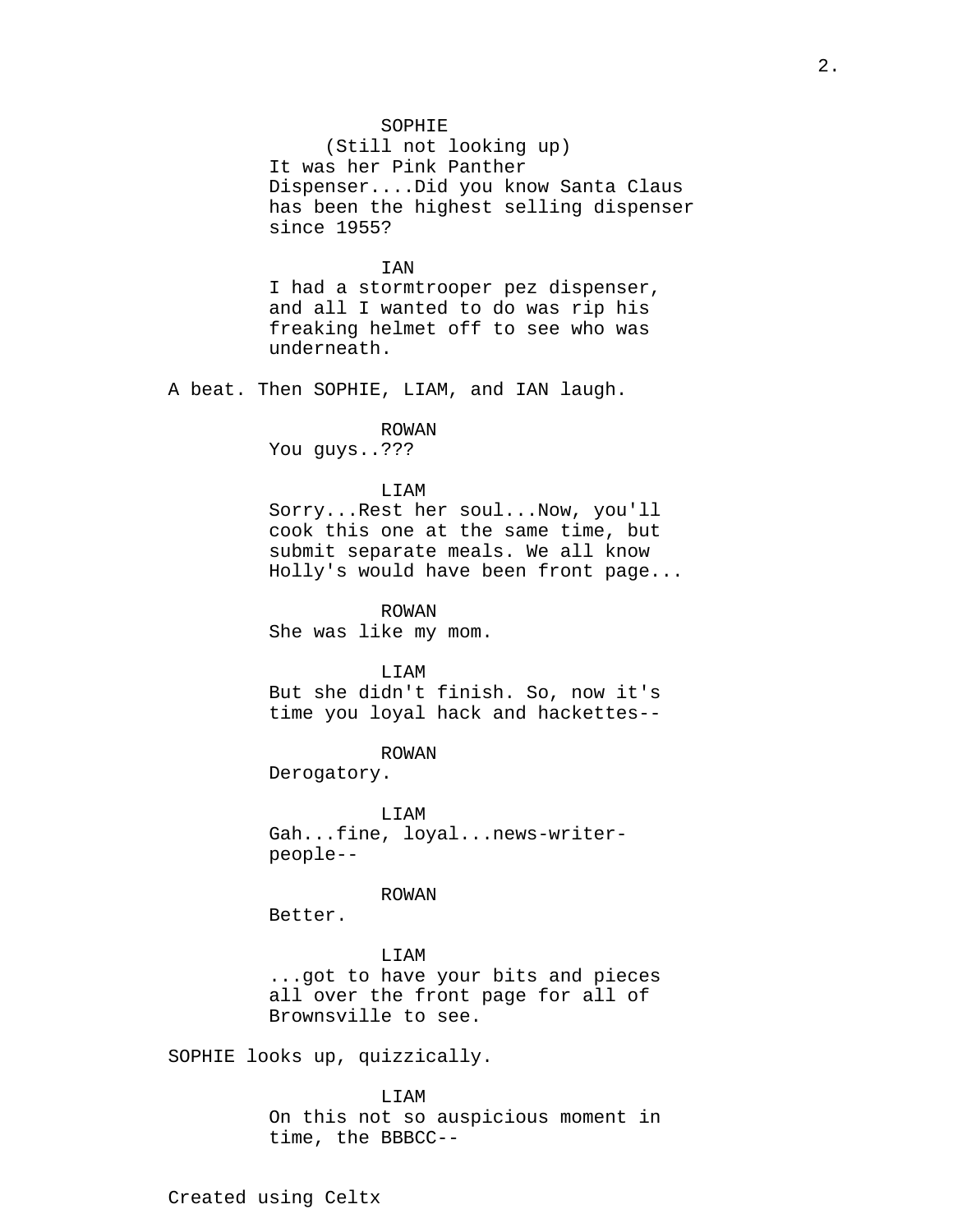IAN (with a self-righteous grin) You mean BBC. SOPHIE (still not looking up) "Brownsville Beanie Baby Collectors Club." LIAM Thanks, Sophie. SOPHIE (looks up quickly with a quick smile) You bet. LIAM ...the...the club has raised some local eyebrows because of a supposed secret. Holly, persistent lady dick that she was, poked around and discovered the tasty nugget... SOPHIE closes her laptop and is all ears. IAN What did little miss Holly perfect pen find out? LIAM Anyone know... (reading a piece of paper) Tilda Anderson? ROWAN Oh, she is soooo lovely..very kind, very... IAN Old...and gross... ROWAN Your gross, Ian! IAN (Without a beat) She's like...90 or something. SOPHIE 94. And she's a hoarder... and she's--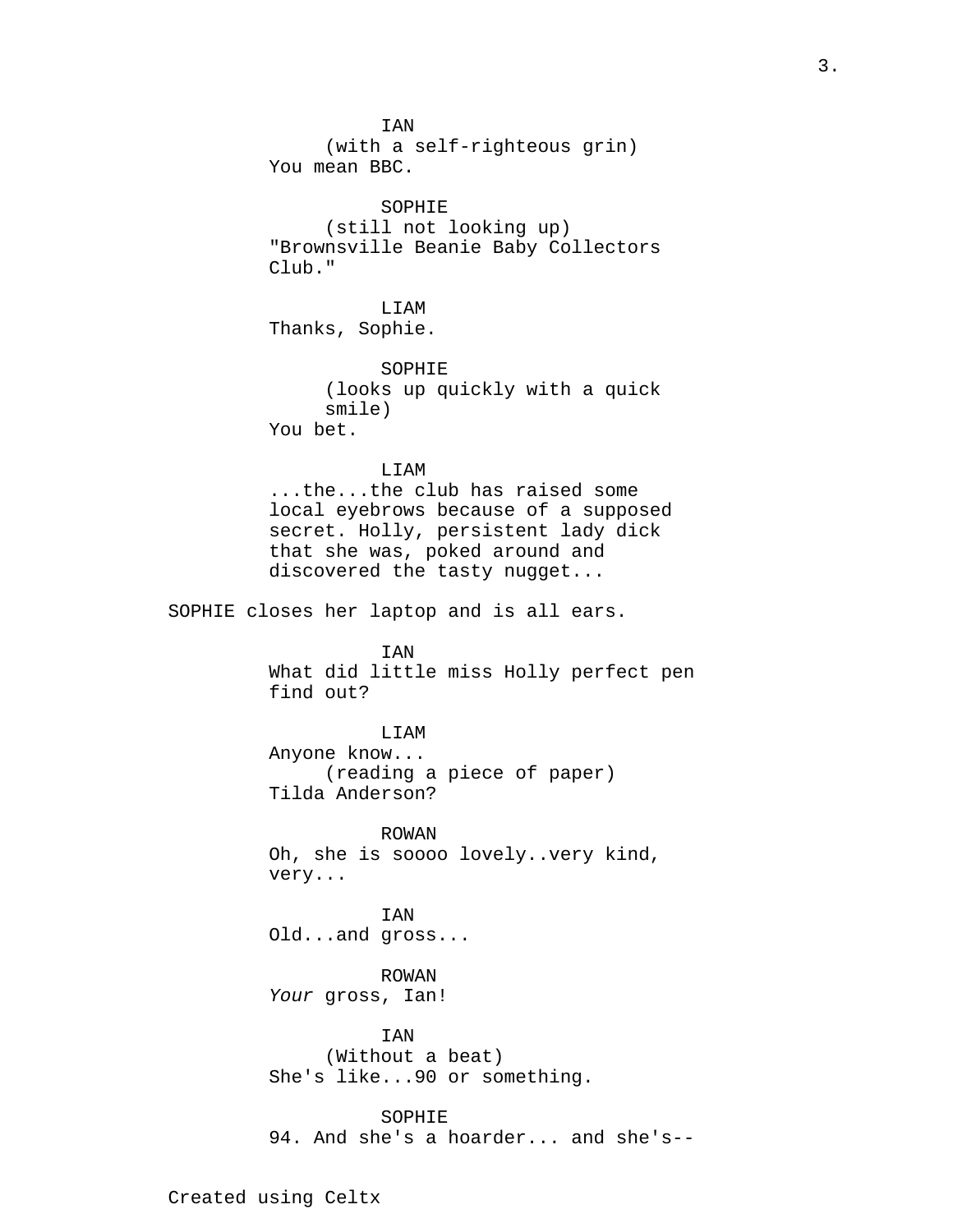LIAM (straight in) Dead.

All three reporters stare at LIAM for a beat. Then at the same time... (can be improvised)

ROWAN Oh, no, oh...goodness... IAN Sucks. Well, she  $was$ ... $old$ ...

> SOPHIE That's too bad. People liked her...

> > LIAM

Yeah, yeah, sad, but...the old bat gave a bunch of cat-turd-crusted knick knacks to a local charity...

ROWAN Cat-turd-crusted??!

IAN Totally nasty.

### LIAM

And within old Tilda's Antiques Roadshow, was a very rare, very expensive--

SOPHIE Beanie Baby. I knew it!

IAN How would you know that?

# ROWAN

(gasp) That explains the....

IAN Explains the what??!

LIAM You are all going to visit this Beating Babies club--

ROWAN Beanie Baby club!